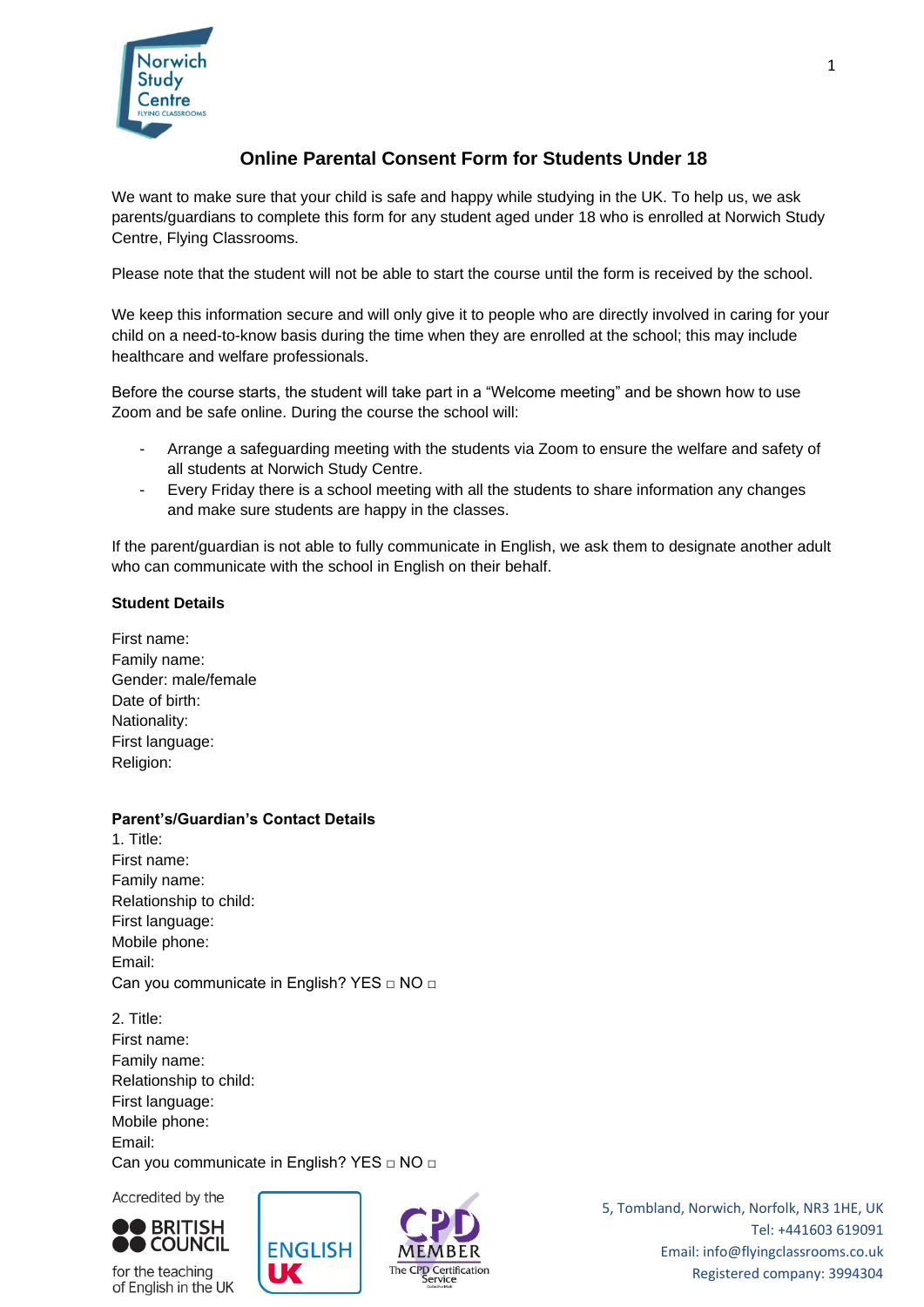

#### **If NO, please name a designated responsible adult who can communicate in English**::

First name: Family name: Date of birth: First language: Relationship to child:

Contact Phone Number: Email Address:

I am happy for this designated person to communicate with the school in English regarding my child:

 $YES \cap NO \cap$ 

#### **Attendance**

Students are expected to attend all scheduled classes and activities. If you wish your child to be absent from the course at any time, please contact the school directly so that suitable arrangement can be made.

If the student doesn't join the class, the school will contact the student. If we can't reach the student, the school will have to contact you /guardians directly.

## **Photographs and Video Clips**

I understand that Norwich Study Centre may take photographs or video clips of students during class or leisure activities and that these images may be used in Norwich Study Centre publicity or on its social media site.

| I consent for images to be taken.                          | $YES \sqcap NO \sqcap$ |
|------------------------------------------------------------|------------------------|
| I consent for images to be used in the school's publicity. | $YES \cap NO \cap$     |

The scope of the school's publicity includes:

Paper copies of photos on the school's notice board, social media (Facebook, Instagram, Twitter, etc.), the school brochure.

## **Students Aged 16 and 17 who are Enrolled on Adult Courses**

I understand that:

- My child will come into regular contact with other students over the age of 18 as part of their course.
- I understand that class materials will be relevant and age appropriate, and that both teachers and students will be made aware of their duty of care. All students should communicate appropriately with under 18s.



for the teaching of English in the UK



5, Tombland, Norwich, Norfolk, NR3 1HE, UK Tel: +441603 619091 Email: info@flyingclassrooms.co.uk Registered company: 3994304